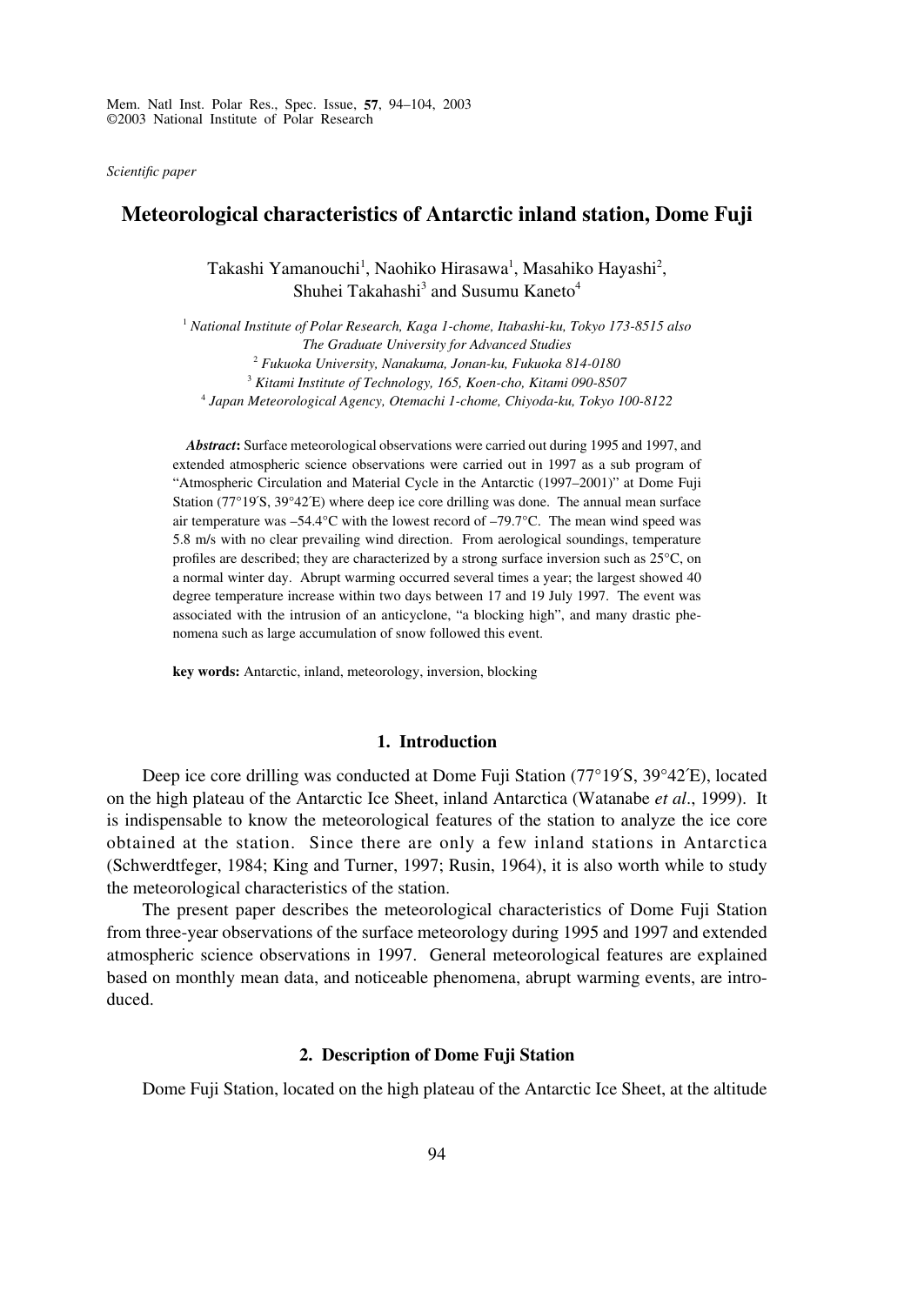of 3800 m a.s.l. and about 1000 km from the coast, was established as the fourth station of the Japanese Antarctic Research Expedition (JARE) in 1993 (Fig. 1). The primary objective to settle the station was to conduct deep ice core drilling, which was successfully accomplished, down to 2503 m depth, in 1996. In 1997 (JARE-38), an extended program of atmospheric science observation was carried out at the Station.

This observation program, as a sub program of "Atmospheric Circulation and Material Cycle in the Antarctic (1997–2001)", is composed of aerological soundings using GPS sondes (Vaisälä) for temperature, humidity and wind, together with some ozone and aerosol (OPC) sondes, surface radiation budget measurements (downward and upward shortwave and longwave measurements), lidar remote sensing of particles such as aerosols and clouds and surface measurements of aerosols (counting and sampling), radon concentration, ozone concentration and sunphotometer measurements of optical depth (Yamanouchi *et al*., 1999). Surface meteorological observations (synoptic) were continued during three years of wintering between 1995 and 1997 (Japan Meteorological Agency, 1996, 1997, 1998). The objective of this observation program was to understand variations of atmospheric constituents related to the atmospheric circulation and to supply useful information for ice core analyses such as how the atmospheric components were taken into the ice core.



*Fig. 1. Location of Dome Fuji Station.*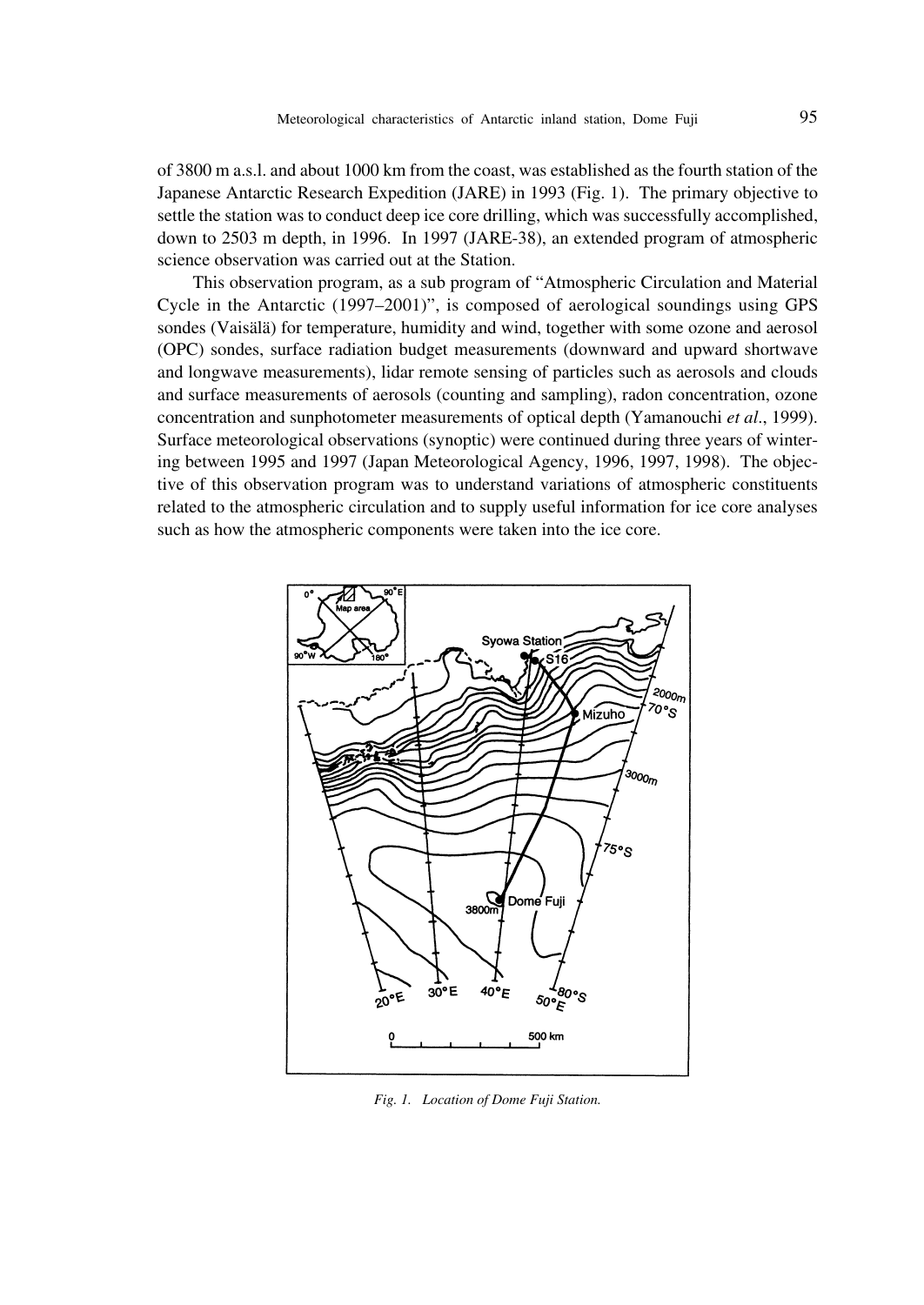#### **3. General meteorological features**

General meteorological features of Dome Fuji Station are as given in Table 1. The monthly mean surface air temperature ranged between –69°C in May 1996 and –31°C in December 1997, with an annual mean temperature of –54.4°C. These extremely low surface temperatures were due to a strong surface inversion, up to around 25°C on a normal winter day. Variations of daily temperature for 1995, 1996 and 1997 are shown in Fig. 2. Seasonal variation of surface temperature shows a "coreless winter" shape. Rapid decrease of temperature is common until day number 100 (beginning of April) and sudden increase of temperature starts around day number 300 (end of October). During 200 days between April and October, winter temperature continues with large short term variability. Several large temperature increases are noticeable in the winters. They will be explained in the next section.

*Table 1. Monthly summaries of surface synoptic data at Dome Fuji Station, 1995–1997.*

| Item             |      |      |     |      |      |      |      | Jan.* Feb.* Mar. Apr. May June July Aug. Sep. Oct. Nov. Dec.                                    |      |      |      |       | Year*   |
|------------------|------|------|-----|------|------|------|------|-------------------------------------------------------------------------------------------------|------|------|------|-------|---------|
| $P_{st}$ (hPa)   |      |      |     |      |      |      |      | 607.0 605.7 596.8 596.2 589.4 597.0 596.1 593.8 591.7 593.3 605.8 608.0                         |      |      |      |       | 598.6   |
| $T({}^{\circ}C)$ |      |      |     |      |      |      |      | $-35.4$ $-43.8$ $-56.4$ $-60.9$ $-66.5$ $-64.0$ $-61.2$ $-65.5$ $-63.6$ $-57.2$ $-43.8$ $-33.0$ |      |      |      |       | $-54.4$ |
| $T_{xx}$ (°C)    |      |      |     |      |      |      |      | $-18.6$ $-18.9$ $-37.4$ $-36.9$ $-49.4$ $-29.2$ $-38.2$ $-41.5$ $-44.1$ $-38.4$ $-25.0$ $-21.1$ |      |      |      |       | $-18.6$ |
| $T_{mm}$ (°C)    |      |      |     |      |      |      |      | $-48.9$ $-60.9$ $-67.9$ $-75.0$ $-79.7$ $-79.6$ $-79.7$ $-79.6$ $-78.3$ $-72.3$ $-64.8$ $-47.2$ |      |      |      |       | $-79.7$ |
| $V$ (m/s)        | 4.4  | 5.0  | 5.6 | 6.5  | 6.0  | 6.2  | 6.6  | 6.5                                                                                             | 6.1  | 5.9  | 5.6  | -4.8  | 5.8     |
| $V_{xx}$ (m/s)   | 11.1 | 11.3 | 9.4 | 12.1 | 11.8 | 16.5 | 18.4 | 1.0                                                                                             | 13.5 | 14.5 | 13.5 | -13.3 | 18.4    |
| N(1/10)          | 39   | 3.5  | 2.5 | 3.3  | 2.5  | 2.2  | 4.0  | 2.7                                                                                             | 3.2  | 2.9  | 3.4  | 4.6   | 3.0     |
| Snow             | 29   | 21   | 27  | 29   | 31   | 29   | 30   | 28                                                                                              | 28   | 30   | 27   | 26    | 318     |

\*: Mean of 1996 and 1997;  $P_s$ : Station pressure; *T*,  $T_{xx}$ ,  $T_{mm}$ : Monthly mean, extreme of maximum and minimum temperatures, respectively; *V*, *V<sub>xx</sub>*: Monthly mean and maximum wind speed; *N*: Monthly mean cloud amount; Snow: Number of days with snow and/or diamond dust.



*Fig. 2. Variations of daily temperature at Dome Fuji Station in 1995, 1996 and 1997.*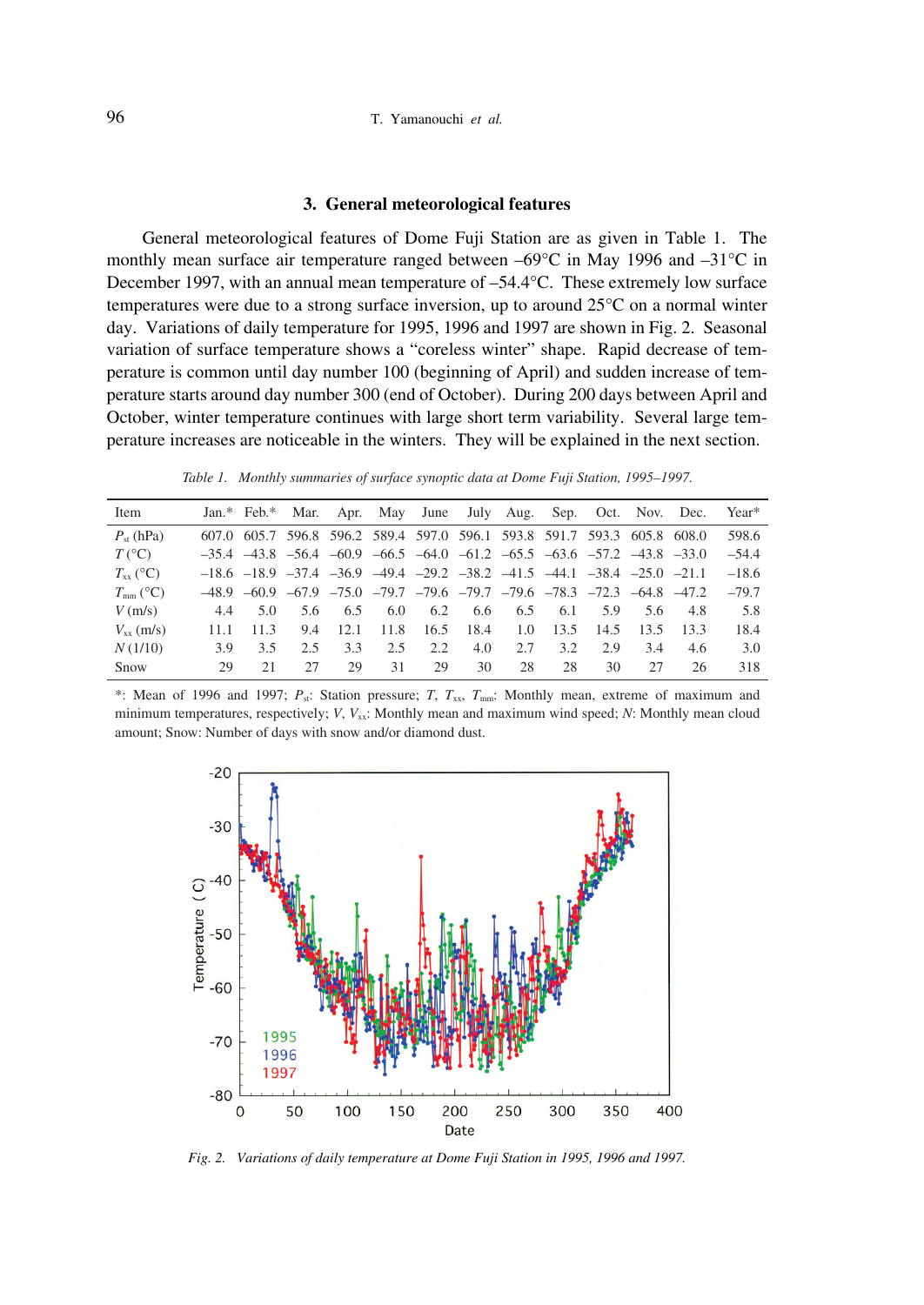The minimum temperature during three years was  $-79.7^{\circ}$ C, not the lowest record on the globe, even though it can be expected to be the lowest on Earth, since Dome Fuji Station is the highest manned station in Antarctica; the lowest temperature,  $-89.2^{\circ}$ C, was recorded at Vostok Station, the altitude of which is more than 300 m lower than Dome Fuji Station. Even in recent years, when measurements were made at both stations simultaneously, the surface air temperatures were higher at Dome Fuji Station than at Vostok Station. The annual mean temperature of Vostok Station, –55.5°C, and that of Plateau Station, –56.4°C, which was the highest manned station in the 1960s, are both lower than that at Dome Fuji Station, -54.4°C. The temperature difference is evidently not caused simply by the altitude difference, but possibly by the difference in the surface topography. Dome Fuji Station is located at the top of summit of Dome F, on a wide plateau. On the other hand, Vostok Station is located on the slope, in a basin over the lake Vostok (Kapista *et al*., 1996). It is possible that the surface air was stagnant over the region and radiative cooling occurs much more effectively than at Dome Fuji. This hypothesis is supported by the lower mean wind speed at Vostok Station.

The mean wind speed at Dome Fuji Station was 5.8 m/s. This wind speed is much lower than that at Mizuho Station (10.6 m/s), which is located on the slope where a strong katabatic wind prevails. However, this is still the highest among the mean wind speeds at inland high plateau stations such as Vostok, 5.1 m/s, or Plateau, 4.9 m/s. No clear prevailing wind direction, such as a katabatic wind, was found.

From the surface radiation budget measurements, longwave radiative fluxes at Dome Fuji Station are compared with climatological values at other Antarctic stations (in different



*Fig. 3. Surface longwave radiation fluxes at Dome Fuji Station (D) in 1997, compared with those at three other Antarctic stations, Plateau (P; 1967), Mizuho (M; 1979) and Syowa (S; 1987).*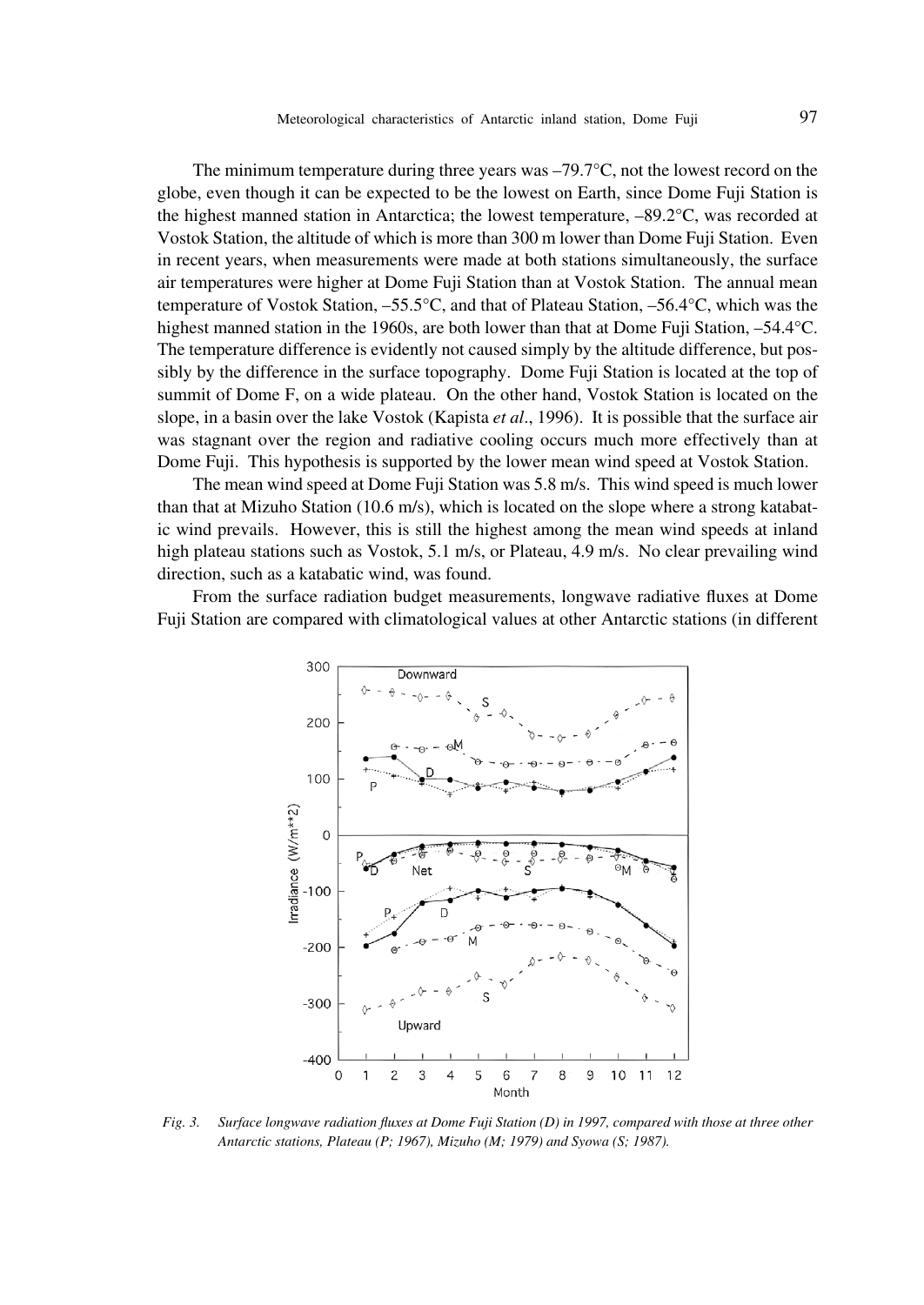years), such as Plateau (1967; Kuhn *et al*., 1977), Mizuho (1979; Yamanouchi and Kawaguchi, 1982) and Syowa (1987; Yamanouchi, 1989) Stations, in Fig. 3. The present values at Dome Fuji Station compare well with those at Plateau Station, except for some larger downward and upward (in absolute amount) fluxes in January, February and April. Together with Plateau Station, downward and upward longwave fluxes at Dome Fuji Station are much smaller than those at Mizuho and Syowa Stations. Finally, absolute amounts of net longwave fluxes at Dome Fuji Station are very small, only 10 to 15 W/m<sup>2</sup> during the winter months.

Annual mean station pressure was 598.6 hPa, the lowest among manned stations in Antarctica. The higher pressure is seen in summer months and lower in winter months, with smaller bi-annual oscillation is seen just as common with many stations in Antarctica (Van Loon, 1972; Wada, 1985).

As seen in Table 1, annual mean cloud amount was 3.0 in 1995–1997. The seasonal trend is not so clear; however, smaller cloud amounts in winter months and larger cloud amounts in summer months were seen in 1996 and 1997. This small cloud amount is a typical characteristic of inland stations. The last line in Table 1 shows an extraordinarily large number of snow days, 318 per year. This large number of snow days with low cloud amount means a large occurrence of precipitation under clear sky, that is to say "clear sky precipitation" or "diamond dust". It was found that diamond dust phenomena occurred often throughout the year at Dome Fuji Station, this was confirmed from snow deposition measurements (Motoyama *et al*., 1998). At Plateau Station, it was reported that the number of days with ice crystals was 316 per year in 1967–68 (Orvig, 1970). We plan to attempt to find the spatial distribution of diamond dust using satellite visible and infrared imagery; however, it is still difficult to obtain. Even ordinary clouds are not easy to detect from those data (Yamanouchi



*Fig. 4. Monthly mean temperature profiles at Dome Fuji Station from aerological soundings in 1997.*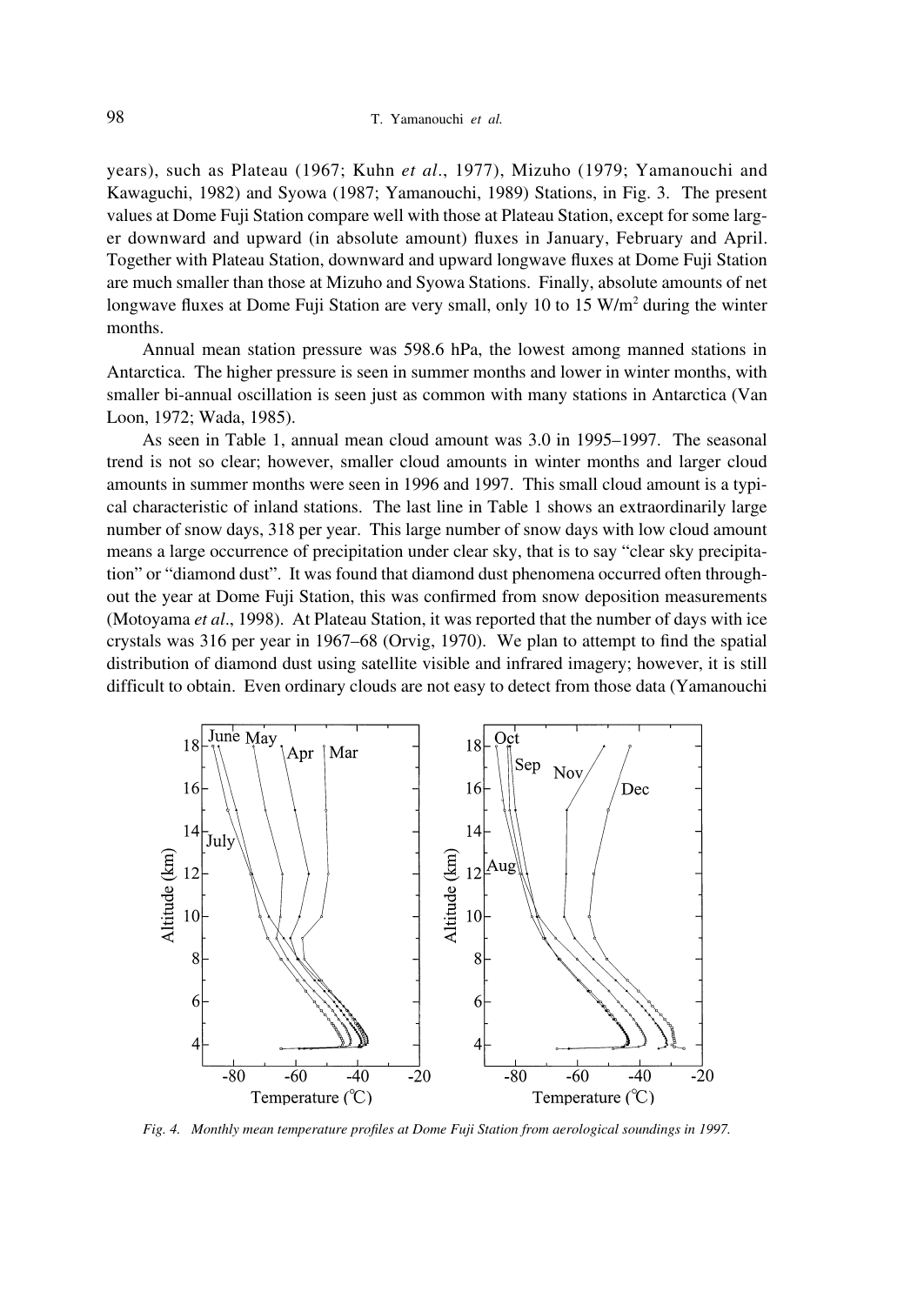*et al*., 2000).

From the aerological soundings in 1997 (Hirasawa, 1999; Hirasawa *et al*., 1999), typical temperature profiles in each month are shown in Fig. 4. These are simple averages of all the measured profiles in the respective months, which are not necessarily made regularly; sometimes once a day and sometimes once every five days. The annual range of temperature in the troposphere between 4 and 8 km is only about 15 degrees, much smaller than that of the surface temperature (about 35°C in monthly mean) and of the temperature in the stratosphere at 18 km, 40°C. A strong temperature inversion near the surface is seen, especially during the winter months, as much as  $25^{\circ}$ C on a normal winter day. Tropospheric temperatures above 500 hPa are similar to those at Syowa Station, even more than 8 degrees in latitude (1000 km in a distance) away. As the cold winter develops, the stratospheric temperature decreases greatly, the height of the tropopause ascends and the clear tropopause disappears from the end of May until October. During these months, a polar vortex develops in the stratosphere, with Dome Fuji Station located at the inner core of the vortex. Due to the disappearance of the clear tropopause, stratospheric constituents might be easily transferred to the troposphere and then to the surface, consist with observations at the surface reported by Kamiyama *et al*. (1996) and Kanamori *et al*. (1997). A similar tropopause condition is common at Syowa Station when it is located inside the polar vortex.

## **4. Abrupt warming**

An abrupt warming event occurred during June 17 to 19, 1997 at Dome Fuji Station. Figure 5 shows the time series of surface air temperature, pressure and wind speed, obtained through surface observation at the station during this warming event (Hirasawa *et al*., 2000). The surface air temperature increased from  $-70^{\circ}$ C to  $-29^{\circ}$ C within two days, and following this temperature increase the surface pressure rose 25 hPa. Also wind speed exceeded 15 m/s during this two day period, recording the maximum wind speed in this year. The warming event was associated with the intrusion of an anticyclone, a strong "blocking" ridge onto the



*Fig. 5. Time series of surface air temperature (thin solid line), pressure (dotted line) and wind speed (thick solid line) at the surface of Dome Fuji Station during the abrupt warming in June 1997 (in LT; Hirasawa et al., 2000).*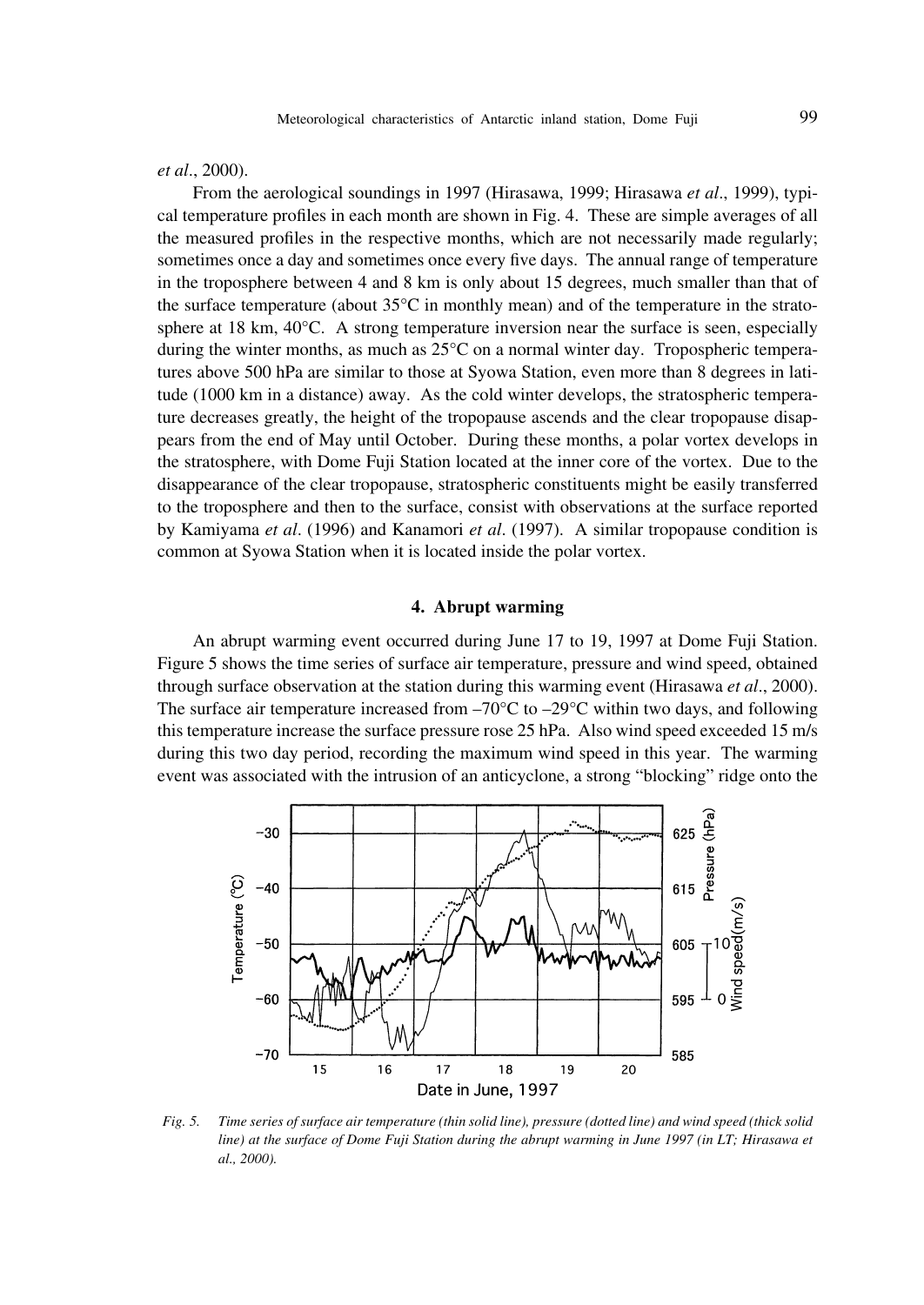plateau. Figure 6 shows the time developments of the atmospheric circulation pattern, shown as the 500 hPa geopotential height field, from Japan Meteorological Agency operational analysis (Hirasawa *et al*., 2000). On June 16, the polar vortex is well defined, but the westerly jet blowing along its edge meanders with deep pressure troughs. By June 18, one of the troughs further deepened and a pressure ridge amplified downstream of it. Then, the polar vortex started to break down due to the poleward penetration of anticyclonic circulation. The ridge pumped up heat and moisture from lower latitudes into inland Antarctica with a strong poleward flow along its upstream edge.

Figure 7 shows downward and upward longwave radiative fluxes in June 1997 at the station. More than 100 W/m<sup>2</sup> increase of longwave fluxes is clearly seen during 16 to 18 of this month corresponding to temperature increase. Enhanced downward longwave radiation from clouds and humid atmosphere and enhanced vertical mixing associated with the recordhigh horizontal wind speed resulted in a sudden and drastic increase in the surface air temperature and breakdown of the developed surface inversion.



*Fig. 6. 500 hPa geopotential height field for 1500 LT (1200 UTC) on 16, 18 and 20 June 1997, from Japan Meteorological Agency operational analysis (Hirasawa et al., 2000). Locations of the Dome Fuji and Vostok Stations are indicated by a solid circle and triangle, respectively, and the blocking ridge is indicated by an arrow (16 June).*



*Fig. 7. Downward and upward longwave radiative fluxes at Dome Fuji Station in June 1997 (in LT).*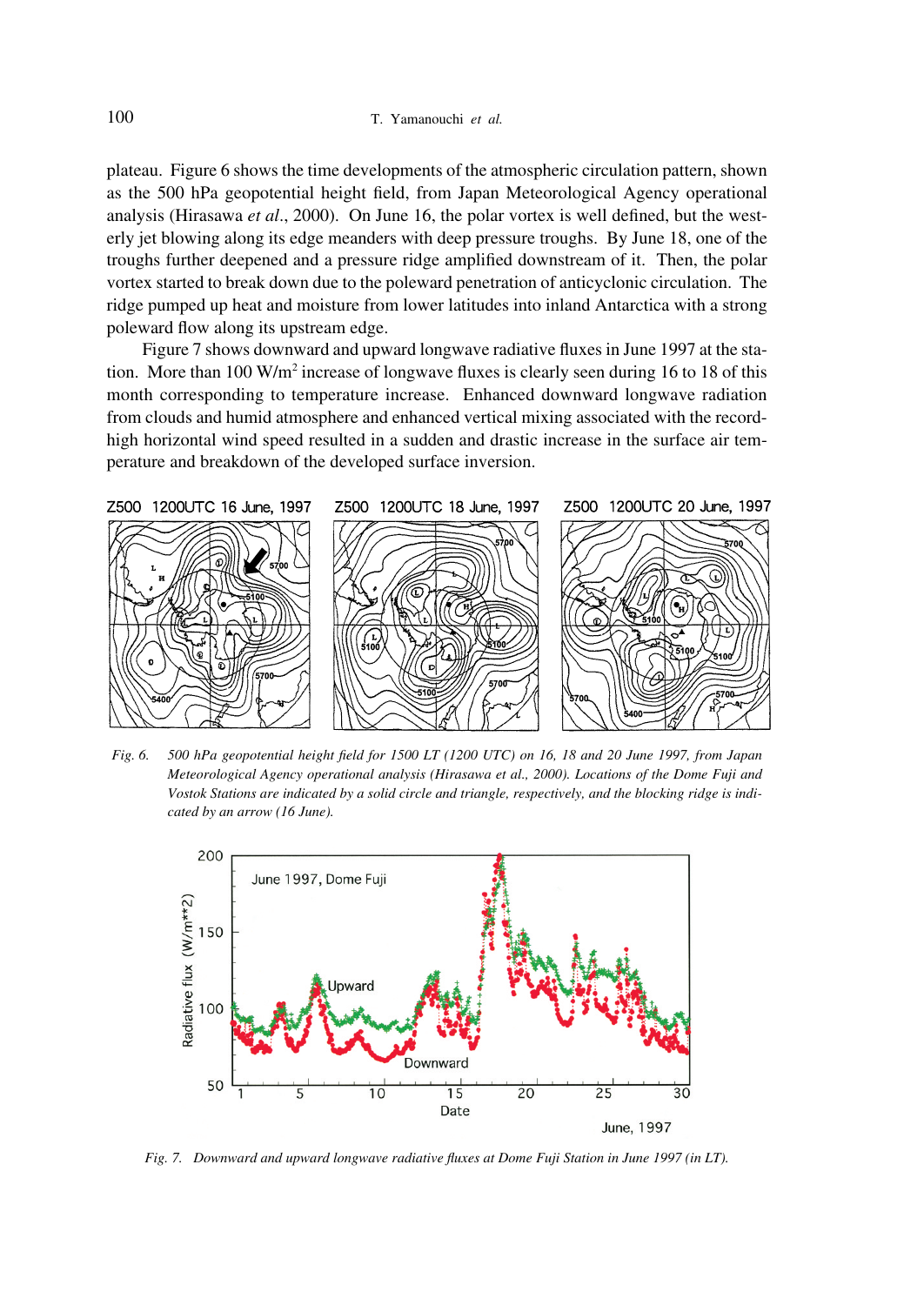

*Fig. 8. Vertical profiles of temperature (thick line) and humidity (thin line) obtained by aerological sounding at Dome Fuji Station, 15 and 18 June 1997.*

Vertical profiles of temperature and humidity obtained by aerological observation at the station before (June 15) and during (June 18) the warming are compared in Fig. 8. Great change in the temperature profile is noticeable. A great increase in the surface temperature is seen as explained in the foregoing paragraph. Also the temperature of the whole troposphere shows an increase of more than 15°C. Following this temperature increase, a definite tropopause appeared at 13 km height, much higher than that in June 15, and much lower temperature, –90°C, is seen in the lower stratosphere. The temperature profile of June 18 suggested that the polar air mass was replaced by a mid-latitude air mass, accompanied by the blocking high. This kind of warming event following a blocking high is seen several times every year (Enomoto *et al*., 1998).

It was confirmed from backward trajectory calculations using ECMWF operational analyses that during this warming event, most of the air parcels that arrived at the station originated from mid-latitudes (Hatsushika and Yamazaki, 2000).

At the same time, as shown in Fig. 9, the lidar backscatter signal showed a greatly enhanced layer at 8 to 13 km height, together with rather higher humidity (Hayashi, 1999). This corresponds to the rise of the tropopause seen in Fig. 8, from 9 km to higher than 13 km; the height region from 10 to 13 km had changed from stratosphere to troposphere and a large amount of cloud particles appeared in this layer. Moreover, an additional enhanced backscatter layer also appeared in the upper layer, 13–16 km (not shown in the figure). Even after the blocking event, when the temperature profile recovered to the normal winter profile, this high backscatter layer remained in this height region, and then moisture and particles seemed to remain in the stratosphere. The blocking situation supplies water vapor into the lowermost stratosphere, and greatly affects the troposphere-stratosphere exchange of atmospheric constituents.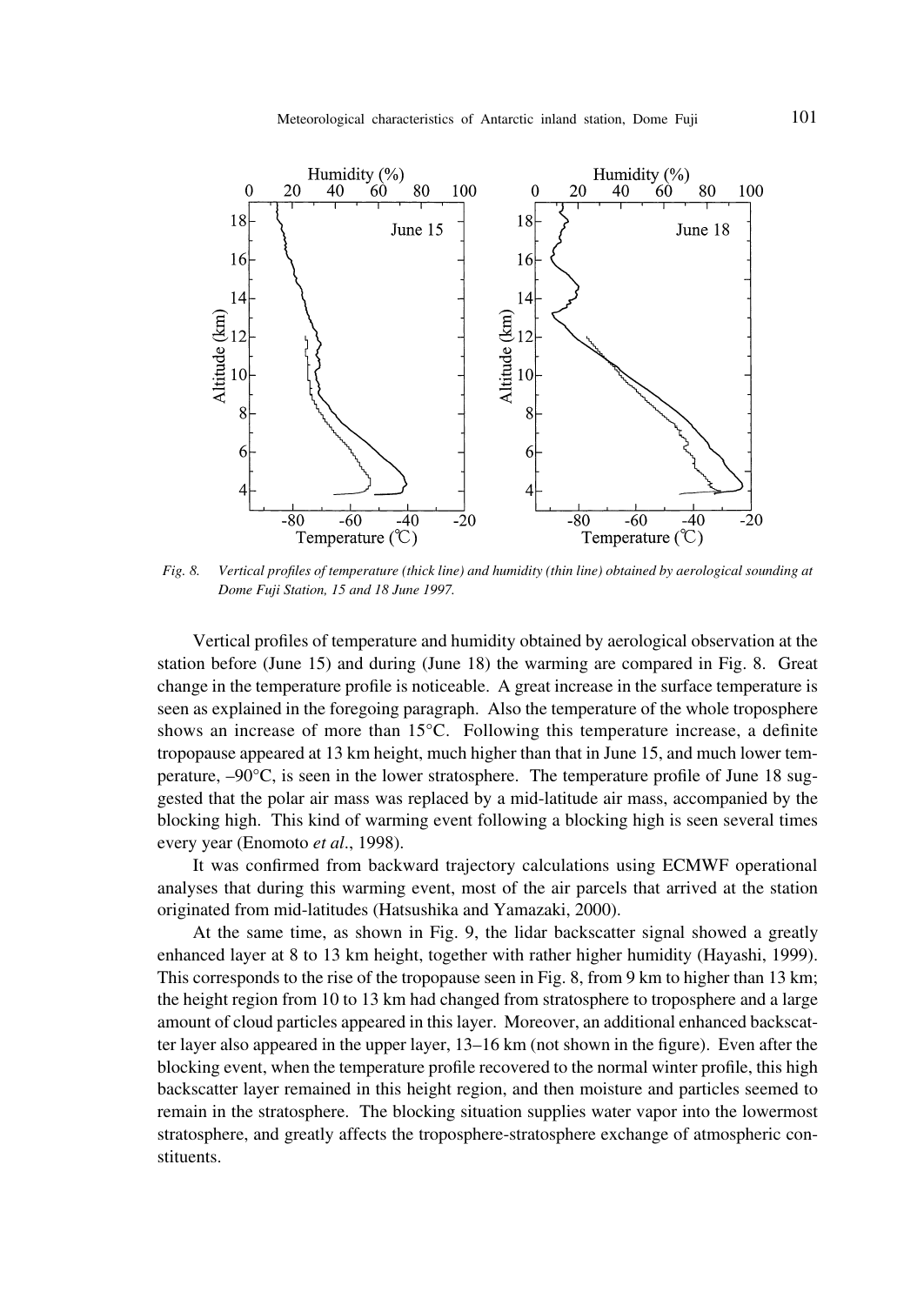

*Fig. 9. Vertical profiles of lidar backscatter signal at Dome Fuji Station, 15 and 19 June 1997.*

On the other hand, at the surface, the large amount of moisture must affect the precipitation and then the accumulation (Motoyama *et al*., 1998; Enomoto *et al*., 2000) and a nonnegligible effect on annual layers in the ice core are to be expected (Pook and Gibson, 1999). Large accumulation during the blocking event might contribute to the annual accumulation.

#### **5. Summary**

Meteorological characteristics of Dome Fuji Station were obtained from surface meteorological observations made during 1995 and 1997, and from extended atmospheric science observations made in 1997 as a sub program of "Atmospheric Circulation and Material Cycle in the Antarctic (1997–2001)". A strong surface inversion, clear sky and frequent clear sky precipitation characterized the surface meteorological condition at Dome Fuji Station. The annual mean surface air temperature was  $-54.4^{\circ}$ C with the lowest record of  $-79.7^{\circ}$ C. The mean wind speed was 5.8 m/s with no clear prevailing wind direction. A strong surface inversion of 25°C was seen on a normal winter day. Stratosphere–troposphere exchange might be enhanced in winter, due to the vertical temperature profile with vague tropopause; however, a detailed explanation is left for future discussion.

An abrupt warming occurred several times a year; the largest showed a temperature increase of 40 degrees within two days between 17 and 19 July 1997. The event was associated with the intrusion of an anticyclone, a "blocking high", which brought about an abrupt temperature rise by a strong pole ward flow of air from lower latitudes with heat and moisture. The blocking situation also greatly affected the stratosphere–troposphere exchange. The large amount of moisture must affect the accumulation at the surface and its effect on annual layers in ice cores might not be negligible.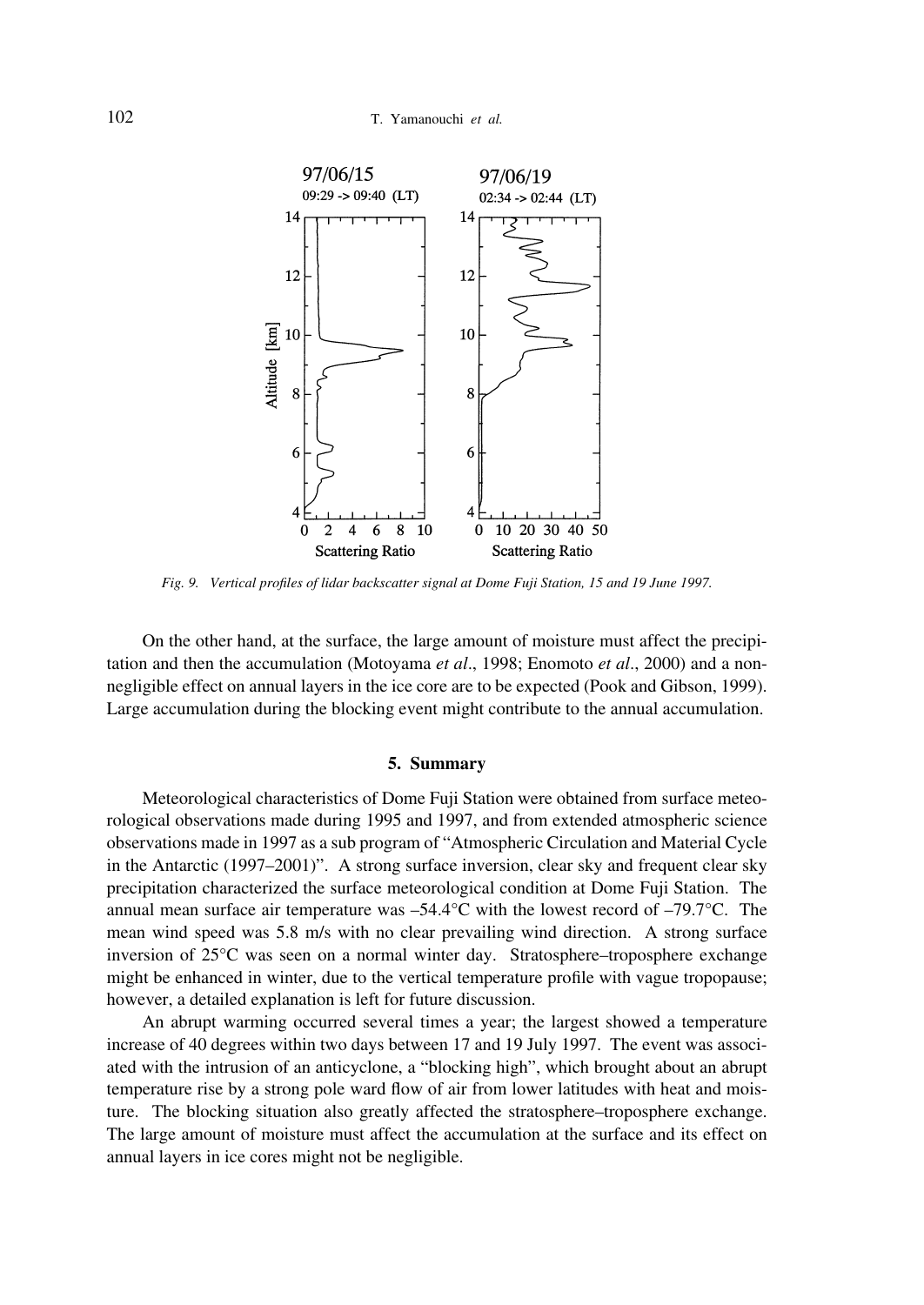The authors wish to thank the members of the meteorological sub group of Dome Project Working Group. Thanks are also due to members of the wintering teams at the Dome Fuji Station of JARE-36, -37 and -38, especially to H. Yoshimi and H. Morinaga from the Japan Meteorological Agency, and Dr. H. Motoyama from the National Institute of Polar Research.

#### **References**

- Enomoto, H. and 8 collaborators (1998): Winter warming over Dome Fuji, east Antarctica and semi-annual oscillation in the atmospheric circulation. J. Geophys. Res., **103**, 23103–23111.
- Enomoto, H., Tateyama, K., Surdyk, S., Motoyama, H., Kameda, T., Azuma, N. and Fujita, S. (2000): Impacts of winter blocking on the sea ice and snow accumulation in the Antarctic. The 23rd Symp. Polar Meteorol. Glaciol., Programme and Abstract, November 29-30, 2000. Tokyo, Natl Inst. Polar Res., 80–81 (in Japanese).
- Hatsushika, H. and Yamazaki, K. (2000): Heat and moisture budget and trajectory analysis of a warming event observed in June 1997 at Dome Fuji Station, Antarctica. Polar Meteorol. Glaciol., **14**, 78–91.
- Hayashi, M. (1999): Observations of aerosol and trace constituents at Dome Fuji Station in Antarctica. Tenki, **46**, 153–156 (in Japanese).
- Hirasawa, N. (1999): Summary of the atmospheric observation with meteorological sonde and of radiation and cloud at Dome Fuji station in Antarctica and the preliminary results. Tenki, **46**, 147–152 (in Japanese).
- Hirasawa, N., Hayashi, M., Kaneto, S. and Yamanouchi, T. (1999): Aerological sounding data at Dome Fuji Station in 1997. Data of Project on Atmospheric Circulation and Material Cycle in the Antarctic, Part 1. JARE Data Rep., **238** (Meteorology 32), 183 p.
- Hirasawa, N., Nakamura, H. and Yamanouchi, T. (2000): Abrupt changes in meteorological conditions observed at an inland Antarctic station in association with wintertime blocking formation. Geophys. Res. Lett., **27**, 1911–1914.
- Japan Meteorological Agency (1996): Meteorological data at Syowa Station and Dome Fuji Station in 1995. Antarct. Meteorol. Data, **36**, 358 p.
- Japan Meteorological Agency (1997): Meteorological data at Syowa Station and Dome Fuji Station in 1996. Antarct. Meteorol. Data, **37**, 223 p.
- Japan Meteorological Agency (1998): Meteorological data at Syowa Station and Dome Fuji Station in 1997. Antarct. Meteorol. Data, **38**, CD-ROM.
- Kamiyama, K., Motoyama, H., Fujii, Y. and Watanabe, O. (1996): Distribution of hydrogen peroxide in surface snow over Antarctic ice sheet. Atmos. Environ., **30**, 967–972.
- Kanamori, S., Kanamori, N., Watanabe, O., Nishikawa, M., Kamiyama, K. and Motoyama, H. (1997): The behavior of chemical components in the snow and atmosphere on the Mizuho Plateau. Nankyoku Shiryô (Antarct. Rec.), **41**, 291–309 (in Japanese with English abstract).
- Kapista, A. P., Ridley, J. K., Robin, G. de Q., Siegert, M. J. and Zotikov, I. A. (1996): A large deep freshwater lake beneath the ice of central East Antarctica. Nature, **381**, 684–686.
- King, J. C. and Turner, J. (1997): Antarctic Meteorology and Climatology. Cambridge, Cambridge Univ. Press, 408p. (Cambridge Atmospheric and Space Science Series).
- Kuhn, M., Kundla, L. S. and Streschein, L. A. (1977): The radiation budget at Plateau Station, Antarctica, 1966- 1967. Meteorological Studies at Plateau Station, Antarctica, ed. by J. A. Businger. Washington, D. C., Am. Geophys. Union, 41–73 (Antarct. Res. Ser., **25**).
- Motoyama, H., Kawamura, Y., Kamiyama, K. and Watanabe, O. (1998): Snow depositional condition around Dome F area Antarctica. The 21st Symp. Polar Meteorol. Glaciol., Programme and Abstract, November 25–26, 1998. Tokyo, Natl Inst. Polar Res., 38–39 (in Japanese).
- Orvig, S. (1970): Climate of the Polar Regions. New York, Elsevier, 370 p. (World Survey of Climatology, 14).
- Pook, M. and Gibson, T. (1999): Atmospheric blocking and storm tracks during SOP-1 of the FROST Project. Aust.